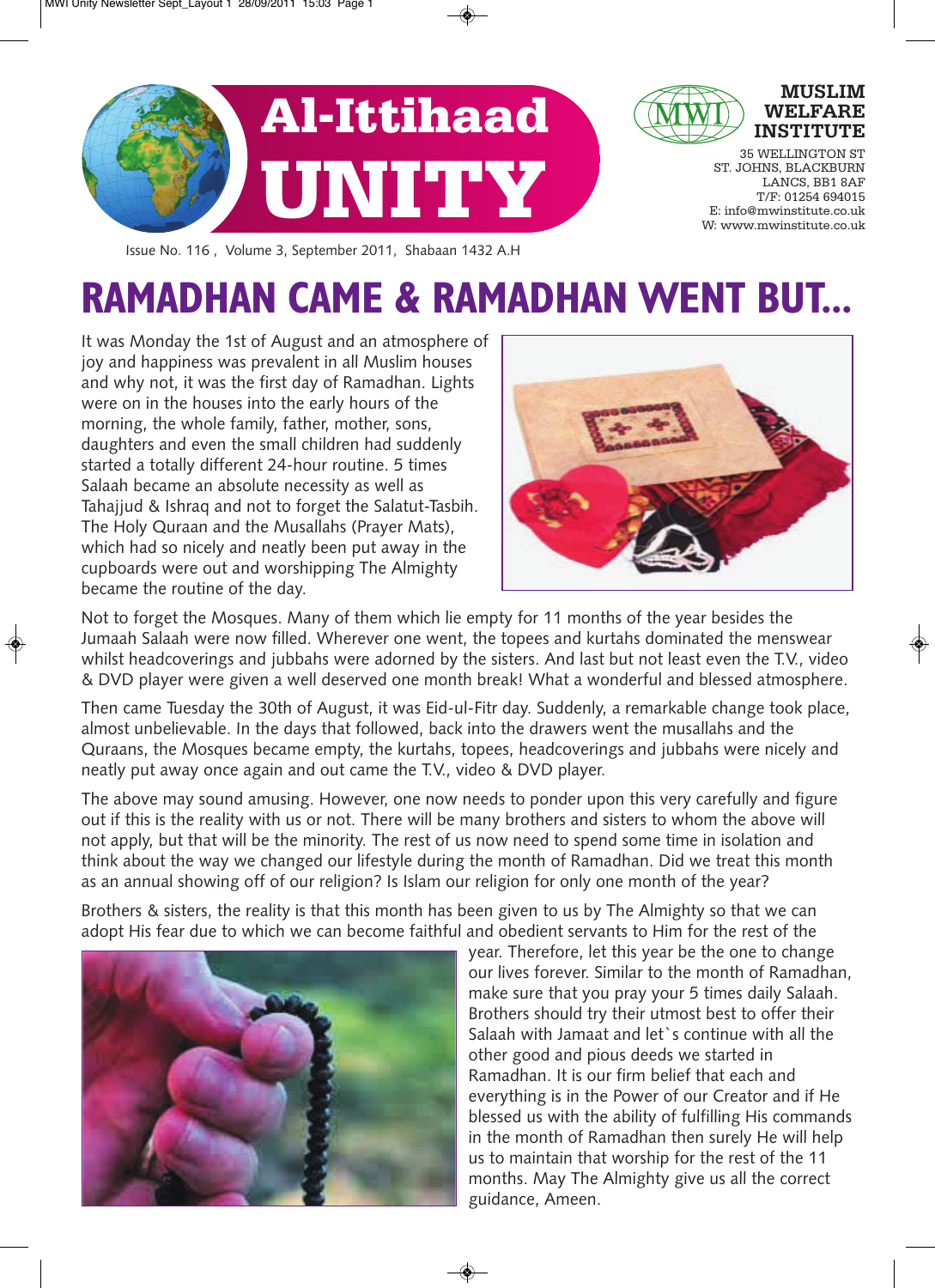

### **A VERY SPECIAL THANK YOU**

**We take this opportunity to say a very special thank you to all brothers & sisters who responded to our Ramadhan campaign. May The Almighty through His Infinite Grace & Mercy bless you all with the best of health and an abundance of wealth in this world and with Jannatul Firdaus in the Hereafter, Ameen.**

**A number of Masjids, organisations & schools also raised funds specifically for our projects, a very special thank you to them also for keeping the projects of the MWI in mind at the time of collecting donations, may The Almighty accept the sincere efforts of these establishments and reward them in abundance, Ameen.**

## **IFTAAR 2011 - £60,000**



Our Iftaar campaign started from the 1st of July this year and within 4 weeks we had received £60,000. This amount enabled us to distribute 4,000 Iftaar Packs in Albania, Bangladesh & India.





We also received an amount of £20,000 for hot meals in Bangladesh, this amount enabled us to provide hot meals to 2,000 people on a daily basis at the time of Iftaar.



# **EID-UL-FITR 2011 - £45,000**

As Ramadhan progressed, donations started to come in for our Eid-ul-Fitr programme, we received £45,000 which provided 9,000 families in Albania, Bangladesh & India with Eid Gift Packs prior to Eid-ul-Fitr.

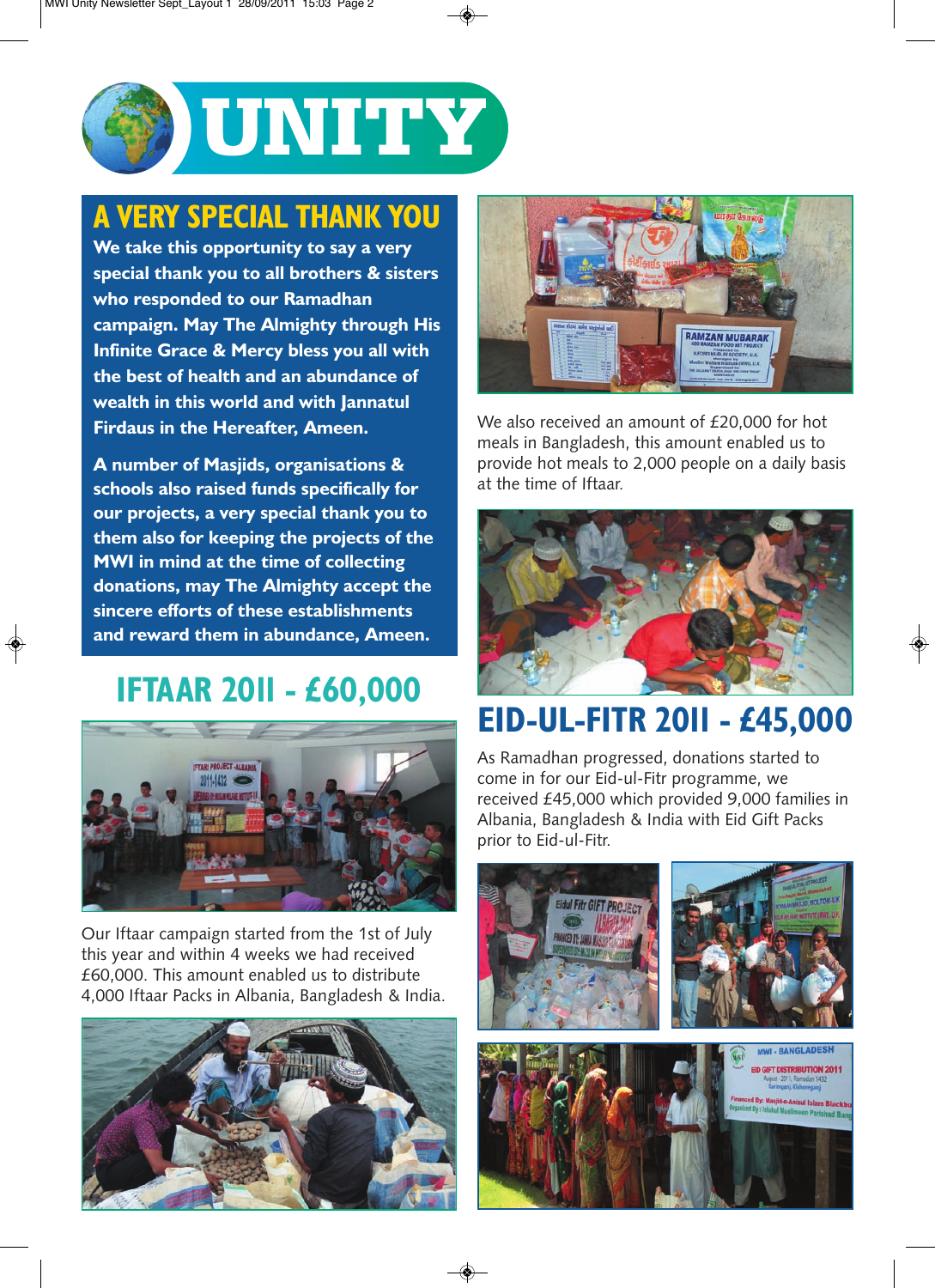

## **QURBAANI 2011**

**"There is nothing dearer to The Almighty during the days of Qurbaani than the sacrificing of animals. The sacrificed animal shall come on the Day of judgement with its horns, hair and hooves (to be weighed). The sacrifice is accepted by The Almighty before the blood reaches the ground. Therefore sacrifice with an open and happy heart." (Tirmizi).**

**Zayd lbne Arqam (R.A.) relates that the Companions (R.A) asked, "O Prophet (S.A.W.)What is Qurbani?" He replied, "It is the sunnah of your father lbraheem (A.S.)." They (R.A.) asked again, "What benefit do we get from it?" He (S.A.W.) answered, "A reward for every hair (of the sacrificed animal)." "And (what reward is there for animals with) wool, O Prophet (S.A.W.)?" they (R.A.) asked. "A reward", He (S.A.W.) said, "for every fibre of the wool." (Ibn Majah).**

**"When a person slaughters a Qurbaani animal, he is forgiven at the fall of the first drop of blood, and verily, the animal shall be brought forward on the Day of Judgment with its blood, meat etc, and shall be increased in weight seventy times more than its own weight, and thereafter it will be placed on the scale of deeds." (Kanzul Ummal).**

# **ALBANIA £65**

We performed 150 Qurbaanis in Albania last year which provided meat to 750 families

Last year we provided 600 families with meat in Bangladesh

**BANGLADESH £50**

875 Qurbaanis were performed in India last year

**INDIA £15**



The price per small animal (1 share) is £65, by having you Qurbaani performed in Albania you will be helping to revive the Sunnah of Qurbaani in a country which was under Communism for half a century, you will also be providing meat to many needy families.



The price per small animal (1 share) is £50, Bangladesh is regarded as one of the poorest countries of the world and by having your Qurbaani performed there you will be providing meat to many such families who only get the opportunity to consume meat once a year.



This year the price for one share in a large animal is only £15 (7 shares £105), our distribution in India takes place in many remote areas where people live in mud houses (joparpattis) where the living conditions are dire, your Qurbaani will reach some of the most poorest families in India.

| <b>GIFT AID DECLARATION</b>                                                                                                                                                  |  |  |  |
|------------------------------------------------------------------------------------------------------------------------------------------------------------------------------|--|--|--|
|                                                                                                                                                                              |  |  |  |
|                                                                                                                                                                              |  |  |  |
|                                                                                                                                                                              |  |  |  |
| I hereby authorise Muslim Welfare Institute to reclaim tax on all donations I have made since 1st April 2009, and all donations I make in the future<br>until further notice |  |  |  |
|                                                                                                                                                                              |  |  |  |